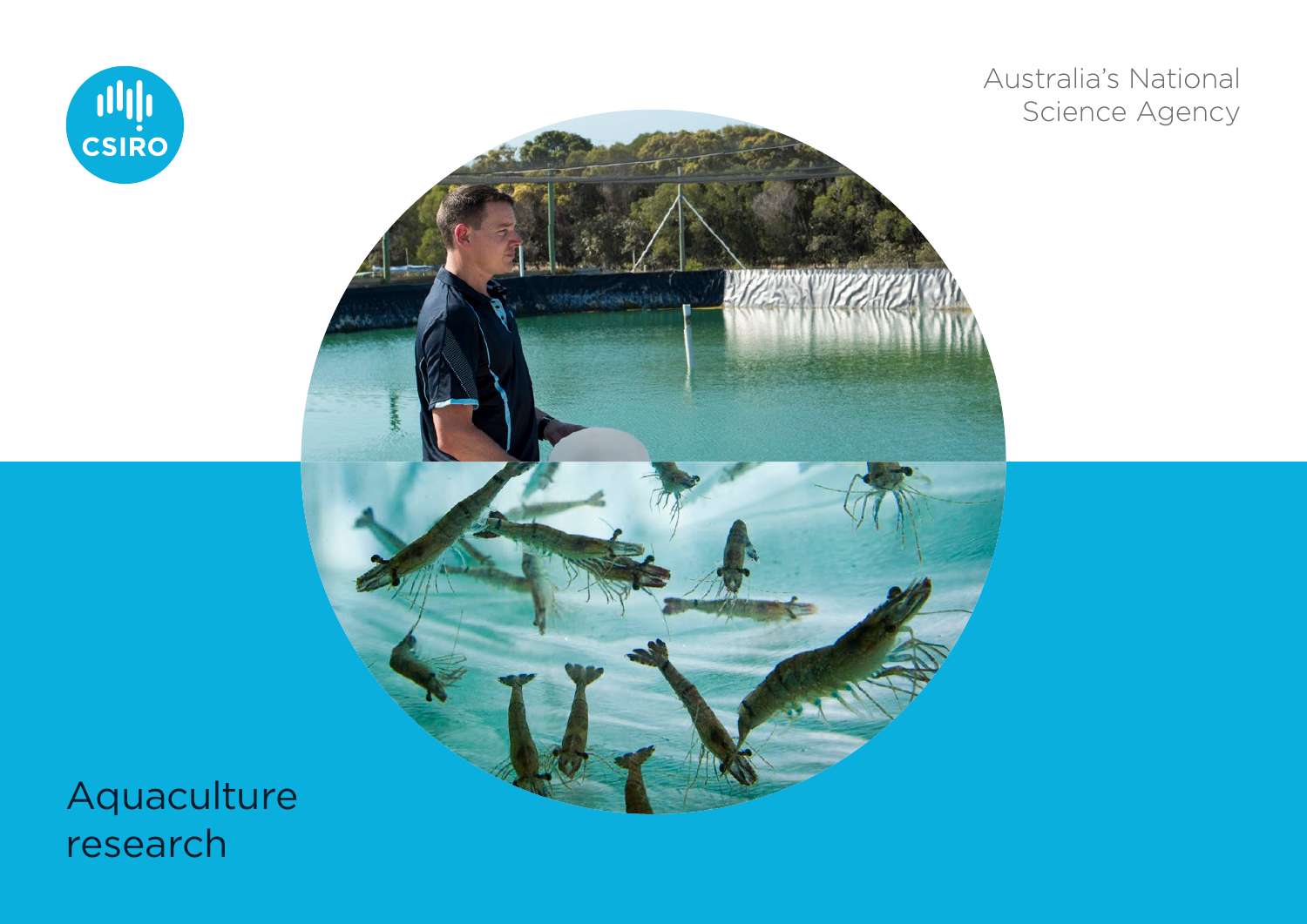## Improving the quality, productivity, profitability and sustainability of the Australian and global aquaculture industry.

CSIRO Agriculture and Food aims to boost the value, competitiveness and sustainability of Australia's AUD\$1 billion aquaculture industry. We have worked directly with the aquaculture industry in Australia and overseas for more than 25 years, concentrating on pre-farm gate innovations and delivery.

Our research improves food production in aquaculture species such as finfish, crustaceans and molluscs. It assists the industry to keep stocks healthier, increase productivity, and deliver the highest quality products to Australian consumers.

Our work helps the industry to compete internationally, work efficiently, and secure a sustainable future.

Working with CSIRO, Australia's national science agency, provides access to world-class research capabilities across the value chain, beyond the farm, in digital technologies, and all the way to your consumer's plate.

**Applied breeding** to develop selective breeding programs for finfish, molluscs and crustaceans with our aquaculture industry partners.



Applied breeding with the Pacific oyster industry has increased natural resistance to Pacific Oyster Mortality Syndrome (POMS), reducing stock losses and increasing productivity.







We're improving growth and productivity through selective breeding of genetically elite white legged shrimp with commercial partner Viet-Uc for the Vietnamese grow-out industry.

Genomic prediction is creating a more efficient and sustainable Atlantic salmon industry through selective breeding to grow fish faster and with fewer disease management interventions.

We're working with the finfish industries of iconic Australian species barramundi and Murray cod to breed for superior performance.

## **Multi-omics technologies** are being applied to discover the functional basis of commercially relevant traits to drive future breakthrough technologies.



Our focus is to functionally characterise the molecular mechanisms of underlying traits such as sex determination, maturation, reproduction, stress and product quality.





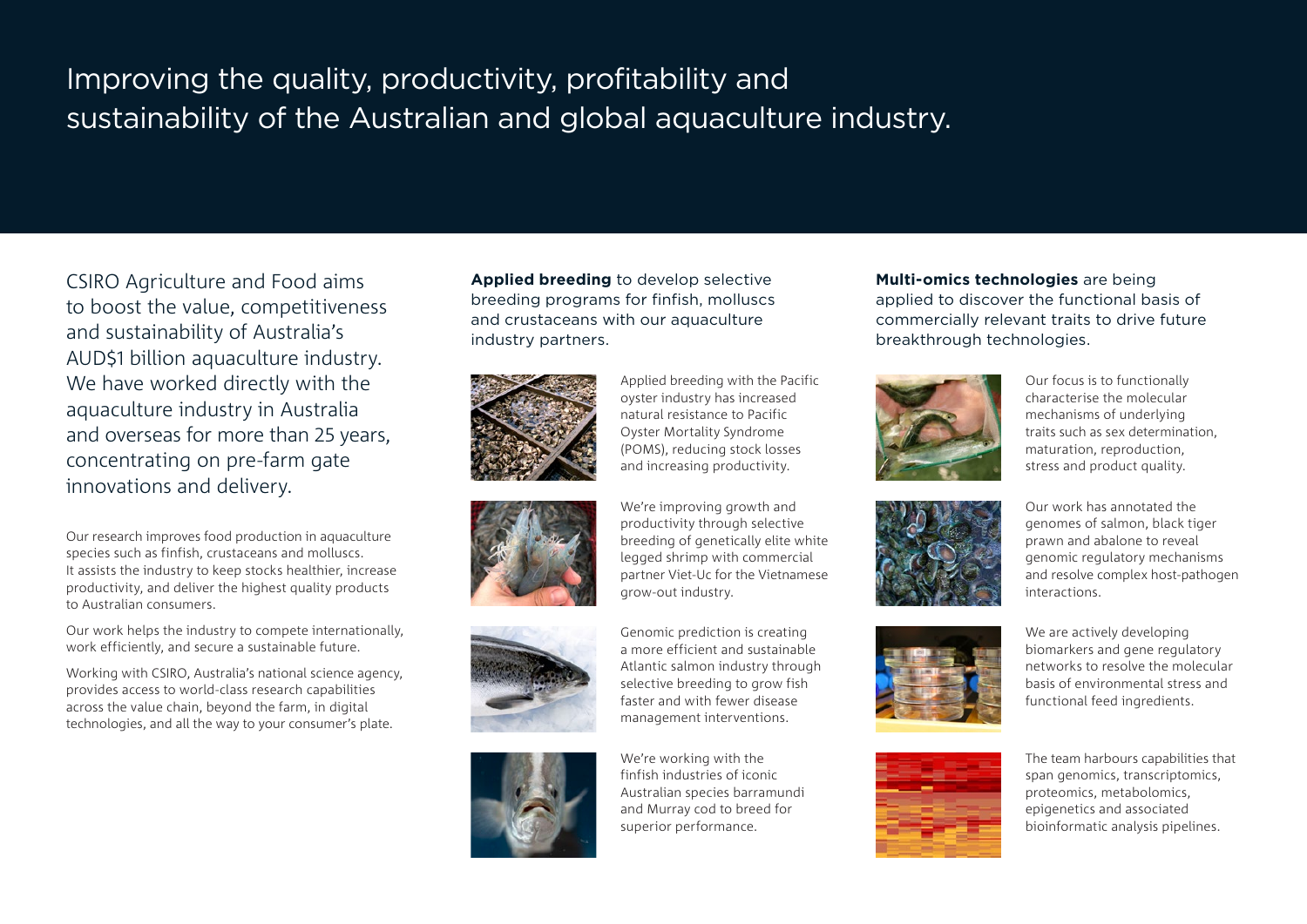

**Health and welfare** improvements through sustainable production, product quality, and novel solutions to manage disease and improve animal resilience.



By developing a deeper understanding of diseases through novel tools and intervention strategies, we are maximising gill health and enabling best practice health management.



We develop smart monitoring, surveillance and data management systems that help farmers sustainably manage the health and biosecurity of key species and their environment.



Our work to understand microbiomes and the capacity of probiotics and novel feed ingredients is improving the resilience of shrimp and fish species against common diseases.



Our novel, refined diagnostic assays (such as Shrimp MultiPath) focus on key aquaculture pathogens, providing cutting-edge and cost-effective support for improved health management interventions.

**Production systems** that improve efficiencies of high-value species with a strong focus on novel technologies, quality seed supply, and production planning and management strategies.







Our whole-of-system machine learning, sensor technology and wearable data collection devices are advancing prawn farming by providing real time information, forecasting and decision support tools.

We're refining high-value finfish and crustacean hatchery production. Our research explores broodstock conditioning and maturation, juvenile/fingerling production and quality control.

We're optimising biofloc technology (water quality, microbial management, feeding, biosecurity and nursery systems) and integrated farming models to boost sustainability and profitability.

Our work assists aquaculture business development, production planning and management at farm and production levels via a value chain approach, sustainability indicators, and economics.

**Nutrition** to develop sustainable diets that increase productivity, feeding efficiency, health and product quality for the Aquaculture industry.



Our team has leading expertise in finfish and crustacean nutrition, covering aspects such as species performance, digestive physiology, nutrient retention and nutritional condition to meet client needs.

We have a team of formulators and laboratory scale feed extruders, giving us the ability to develop research in extrusion technology and produce industry







Our world-class laboratories house instruments that measure and predict biochemical properties of feeds and biological materials.

relevant feeds.

Our feed research assesses the palatability, digestibility and utilisation of ingredients, refines nutritional requirements, and develops novel formulations and additives for diverse species.